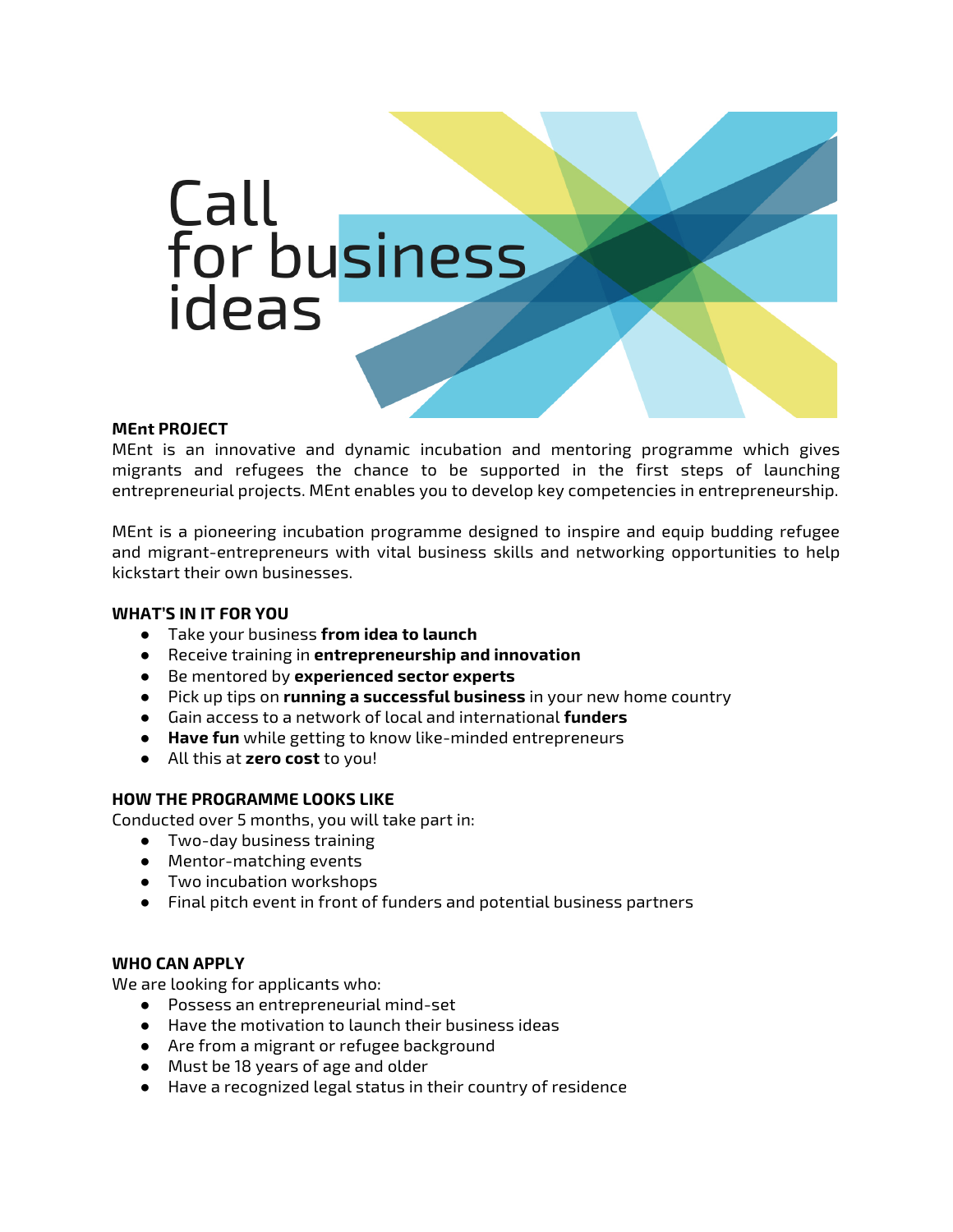#### **HOW TO APPLY**

Find the application form on our website http://www.mentproject.eu/.

#### **WHO WE ARE**

MEnt is a cross-national project, financed by the Asylum, Migration and Integration Fund of the EU, delivered across 5 European countries — Austria, Italy, Germany, Belgium and France — and is jointly organised by 6 partners:

- ZSI (AT) is MEnt's project coordinator, experienced in different domains of social innovation and in migration issues. ZSI conducts research on the social embedding and impact of all types of innovations, and contributes to the design and diffusion of socially accepted and sustainable innovations to meet social challenges. By deployment of innovative research, education, advisory services and coordination of networks, ZSI creates new knowledge, evaluate measures, develop concepts and forward their implementation.
- Avanzi (IT), established in 1997, has been working for nearly 20 years in the area of social innovation, with particular attention to policy makers support, innovative partnerships and issues related to social businesses. In Italy, it has created the first incubator (Make a Cube, controlled at 100%) and acceleration programme dedicated to social entrepreneurs, as well as implemented large scale pre-incubation and incubation projects, involving close to 50 potential entrepreneurs at the same time.
- Codici (IT) is dedicated to the social inclusion of migrants and disadvantaged people. It operates as a partner to local governments and offers skilled support to migrants and refugees and related associations. Codici has significant experience in field work as well as advising on policy changes.
- Kiron Open Higher Education (DE and BE), is a non-profit organization that provides refugees access to higher education and successful learning through digital solutions. Established in 2015, Kiron is based in Berlin, with a liaison office in Brussels. It offers education and training to migrants and refugees as a unique reference target. Providing early stage support to migrants willing to establish new businesses, Kiron also operates as a connector among migrants, incubators and investors, business angels and long term partners.
- Make Sense (FR) adopts an innovative approach to social innovation and social entrepreneurship by connecting, virtually and physically, a wide number of innovators, experts, entrepreneurs.
- SomosMas (ES) connects ideas and know-how using a crowdsourcing approach to different kind of social issues. It supports the development and reinforcement of social ecosystems**.**

Website: http://www.mentproject.eu/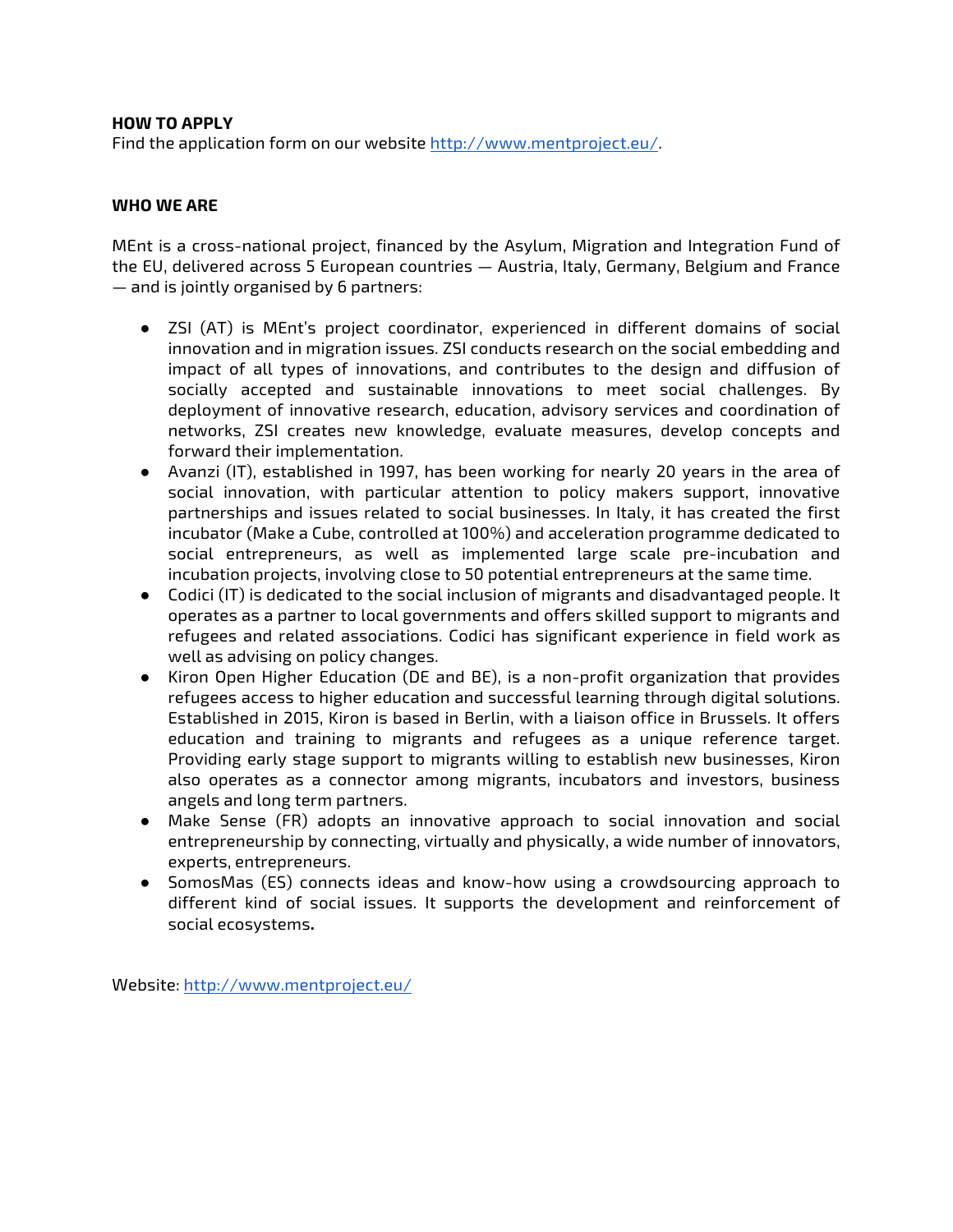# **FAQs:**

#### **1. HOW TO APPLY?**

Find the application form here. Scroll down to the section "Click here to apply to the programme in your country", and choose your country of residence. You will then be directed to the platform page of your selected country.

You will also be asked to register to the F6S.com platform.

Although optional, we encourage you to include a short letter of motivation in your application, where you can introduce yourself (and your team members), and your business idea.

#### **2. WHO IS THIS PROGRAMME FOR?**

MEnt is specifically designed to benefit newcomers interested and committed to starting their own business in Austria, Italy, Germany, Belgium, and France. What matters most is your motivation and commitment to participate in MEnt's activities and work towards creating your own start-up.

### **3. WHAT ARE THE ENTRY REQUIREMENTS?**

Before you apply, please make sure you (and your team members) meet these prerequisites:

- $\bullet$  All newcomers with legal residence status in EU are eligible to apply. $^*$
- EU citizens are also welcome, although preference will be given to newcomers.
- You need to have a good grasp of English in order to be able to fully participate in MEnt's activities.
- You should also estimate to set aside a minimum of 10-15 hours a week to not only attend all of MEnt's activities and events, but also to work on your business idea with your team.

*\*Newcomers interested in MEnt but hold uncertain residence status may reach out to us: info@mentproject.eu. We will do our best and see how you may still participate in MEnt.* 

### **4. WHAT DO I GET OUT OF THE PROGRAMME?**

MEnt offers a unique platform that combines business idea development with training, mentoring, and networking opportunities. By the end of the programme, you would have: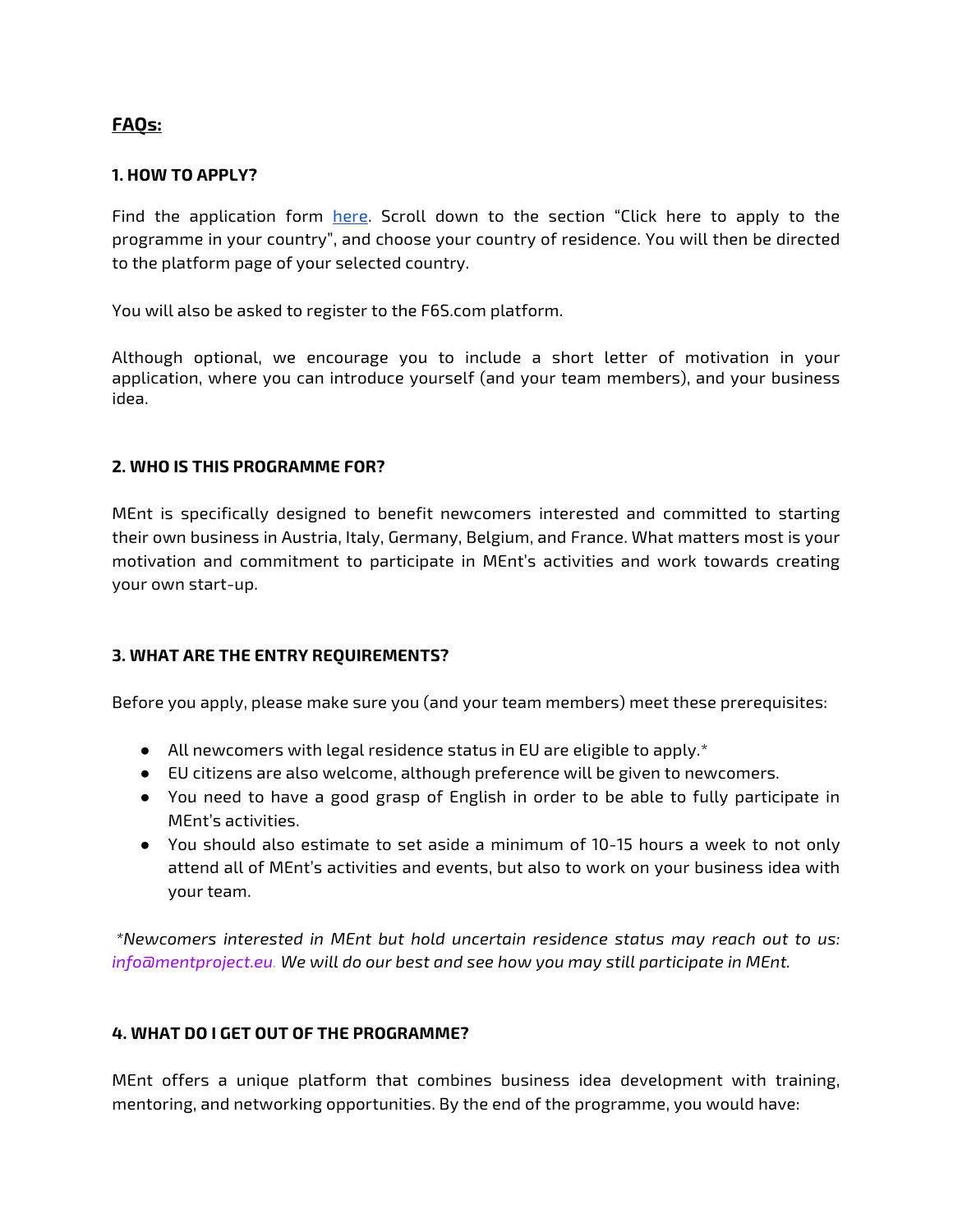- Transformed your initial business idea into a strong value proposition and a viable business plan
- Tested and validated your idea into a feasible product/service offering
- Increased your business literacy and acquired essential know-how in financial planning, marketing, creating compelling presentations, and working with external partners
- Gained valuable contacts in the start-up scene, as well as in the sector(s) relevant to your product offering

*\*subject to certification requirements*

### **5. WHAT KIND OF COURSES ARE OFFERED WITHIN MENT?**

Our curriculum will be finalised after the selection and acceptance of the participants. That said, the following courses are already planned into our curriculum and will be part of the short training sessions and light incubation:

- How to understand your market and users
- Identity, mission and vision
- Prototype-Test-Repeat: Ready your product for implementation
- Master the basics of accounting
- Budgeting and managing your finances
- Sales and marketing 101
- How to write a funding proposal
- Analysis of the impact framework
- Pitch to sell: Create winning business presentations
- How to form lasting business relationships with partners and clients

## **6. WHAT KIND OF PROFESSIONAL SUPPORT WILL I GET?**

Mentoring is a cornerstone of the MEnt project. All our mentors are selected based on their experience and in-depth insights into a specific industry. We will 'match-make' each team/idea with a dedicated mentor with expertise in a field similar to your business idea.

Your mentor will accompany you/your team throughout the length of the programme, guiding the development of your idea, and giving you 'reality checks'. They will offer you insights into the field your business will play in, how to reach the right customer segments, and help you open doors to potential partners.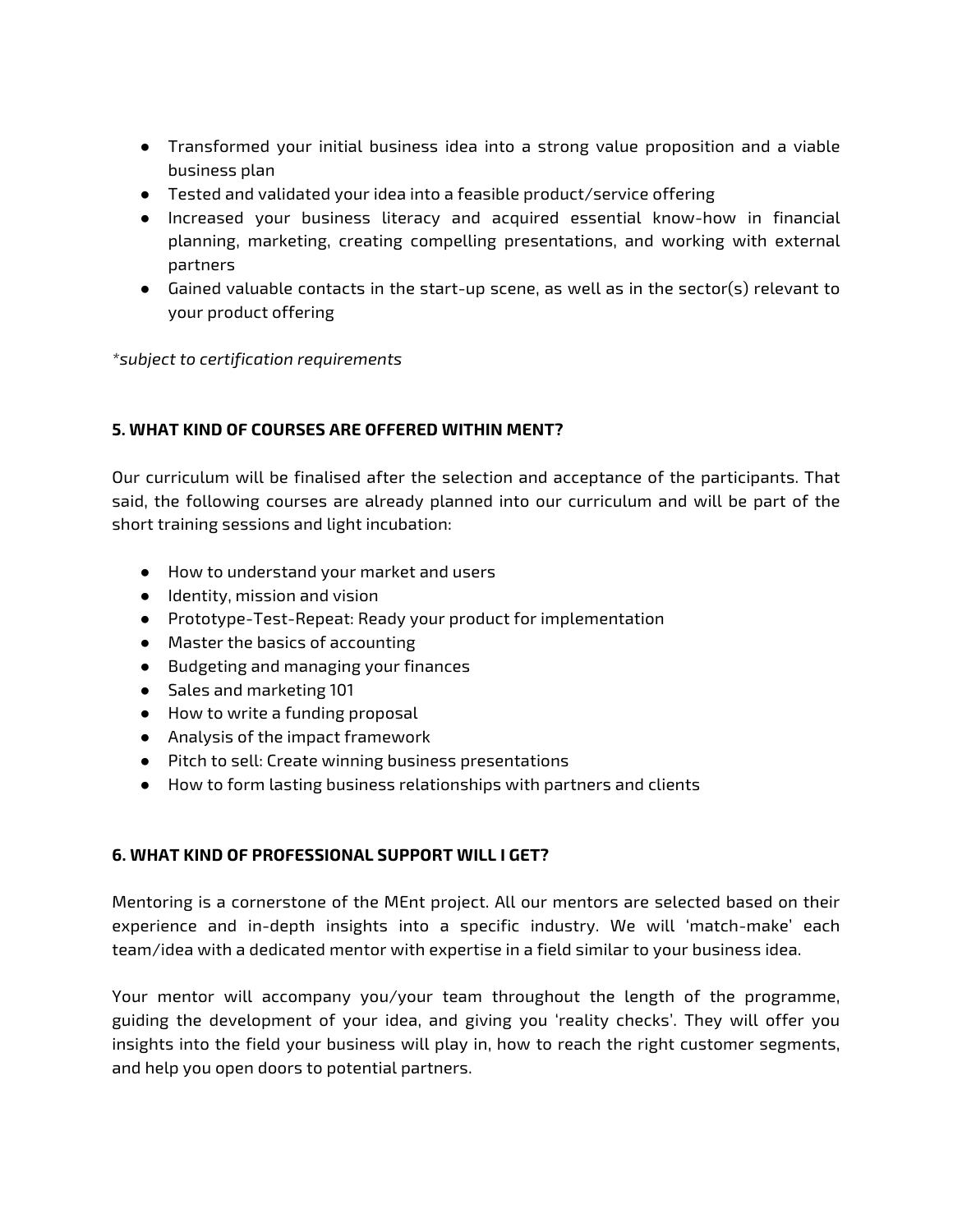Through MEnt, you will also be connected to experts and other important players in the startup community—e.g. Tax and legal experts, web developers, app designers. We have earmarked several of such networking events for the purpose of helping you grow your professional network.

# **7. WHEN WILL THE PROGRAMME START, AND HOW MUCH TIME DO I HAVE TO DEDICATE IN THESE 5 MONTHS?**

The first cycle of the programme starts at the end of May, and will run till September.

The programme opens with an intensive 2-day workshop (Short Training Session). Thereafter, expect to set aside a minimum of 15 to 20 hours every week to use the new knowledge and contacts we provide you to develop your idea and business (i.e. customer research, market discovery, prototyping, user testing etc). Dates of the workshops will be differ in each country. You can find this information in the documents available on the website.

A second cycle is also planned for November 2017. Applications for this second cycle will be announced at a later date.

## **8. HOW MANY PROJECTS/TEAMS WILL TAKE PART IN THE PROGRAMME?**

One program cycle runs for 5 months, and each cycle will support up to 10 innovative ideas that are developed either by individuals or in teams. Projects/teams will undergo two rounds of selection:

- 1. Selection 1: Application -- 20 projects/teams. Out of all the applications received, 20 projects/teams will be selected to take part in the Short Training Session (2 days). There is no maximum number of members in each team, however to ensure fairness, up to 3 team members may participate in our workshops and events.
- 2. Selection 2: Short Training Session -- 10 projects/teams At the end of this 2-day workshop, the selected 20 projects/teams will be asked to prepare a short report. Based on this report and their performance in the workshop, up to 10 projects/teams will be selected to carry on to the incubation phase.

We strongly encourage working in teams. Mixed and diverse teams (across genders and nationalities etc.) are very welcome. Teams comprising members of refugee or migrant backgrounds, and members of native or naturalised EU citizenship are also invited to apply.